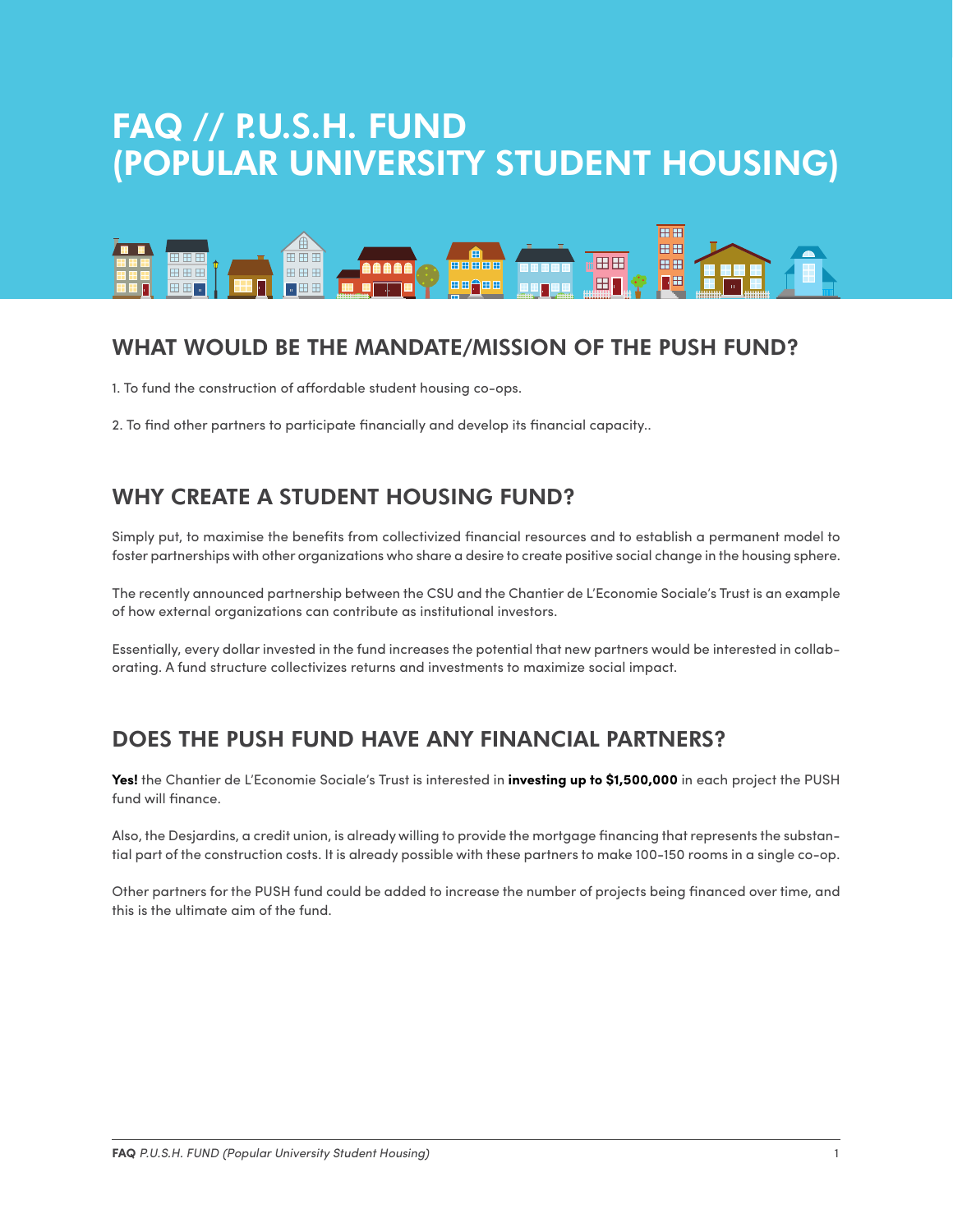#### WHERE WILL THE MONEY FOR THE PUSH FUND COME FROM?

The CSU's contribution to the PUSH Fund will come from a one-time reallocation of our existing student space (SSAELC) fund.

Other partners like private foundations, labor union funds and other student associations could contribute in the future as some of these groups have expressed interest in our current initiative.

The PUSH Fund will provide around 20% of the funding for the student housing project, another 10-15% will come from the Chantier de L'Economie Sociale's Trust and the remaining 70% from a mortgage. The Desjardins credit union, is already willing to make this mortgage loan at an affordable rate.

#### HAS ANYONE REVIEWED THE FINANCIAL MODEL OF THE PUSH FUND?

#### **Absolutely!**

The PUSH Fund model has been validated by the Chantier de L'Economie Sociale, a social nonprofit who controls a \$ 52 million fund that supports social economy projects in Quebec. They would loan up to \$1.5 million to each student housing project financed by PUSH and therefore have been careful in reviewing the PUSH fund financial model.

Lastly, the Desjardins credit union, which provides banking services for co-ops and nonprofits who control \$1,4 billion in assets, has reviewed the PUSH fund model and supports it as well.

### CAN THE PUSH FUND EXPAND THROUGH COLLABORATION WITH EXTERNAL PARTNERS?

**Yes!** This is the purpose behind creating the PUSH Fund.

Many potential partners exist throughout civil society (such as our first partnership established with the Chantier), from socially minded investment foundations to other student associations, who could act as institutional investors in supporting the PUSH Fund and its **mission of creating affordable housing for students**!

### WHY IS THERE NO SUCH THING ALREADY?

Despite the apparent advantages of this model, **the idea of a dedicated fund for affordable student housing is in itself a major social innovation** in the province of Quebec.

As such, it takes a committed group—like the CSU and its membership - to start something this groundbreaking. However, public and private support for the initiative has been exceptional, which shows that the province is ready for such a project.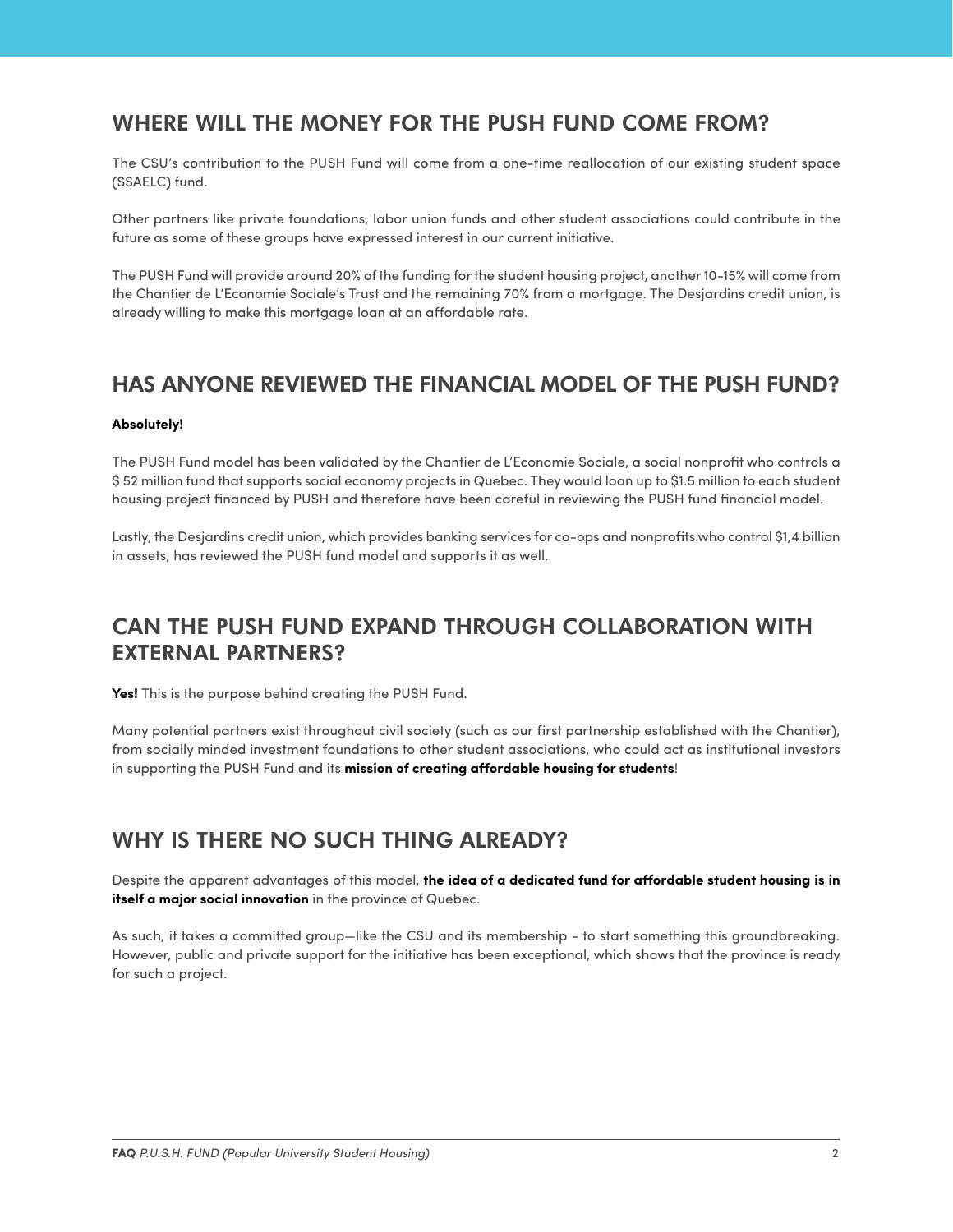# DOES A STUDENT HOUSING FUND EXIST ELSEWHERE?

Affordable housing funds do exist in Quebec, although none are specifically student oriented.

The Fonds d'investissement de Montréal currently purchases private buildings to convert them into housing co-ops or nonprofits. The financial model of the Fonds d'investissement de Montréal is similar to the PUSH fund. Internationally, there are other examples of Student Housing Funds, such as NASCO's Kagawa Fund.

## WHAT IS THE LEGAL STATUS OF THE PUSH FUND?

A not for profit organization.

#### WHO WILL SIT ON THE BOARD OF THE PUSH FUND?

The total number of board members on the PUSH Fund will be 5.

Two seats will be for student group investors (currently only the CSU), one seat will be for external non-student investors, and the last two seats will be for representatives of community housing or social economy groups to bring much needed technical expertise to the board.